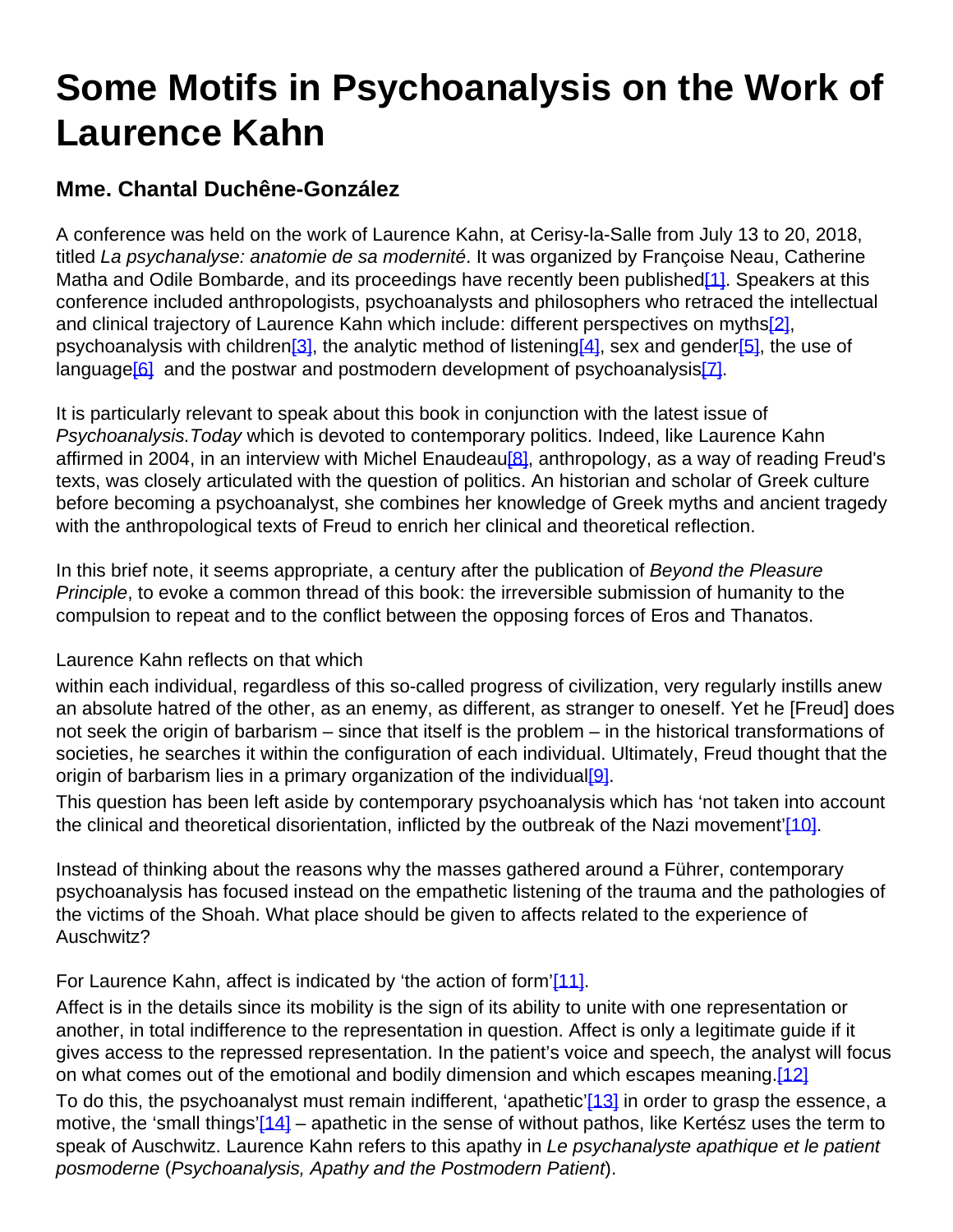Freud, as already as 1925, feared that American analysts would wrest 'his poison fangs' from psychoanalysis (The Question of Lay Analysis). Wallerstein's 1987 lecture, 'One Psychoanalysis or Many?' allowed from the coexistence of different currents in the IPA.

Udo Hock[15] takes up this point in his paper. For him, this current pluralism leads to an impasse. He tries to get out of it by appealing to the *Entstellung* (Distortion), a key Freudian concept that drives all thought. Every current in contemporary psychoanalysis would be an Entstellung, a distorted version of Freud's text. The transference, according to him, would be a 'sort of Entstellung in two ways: Entstellung of remembrance, Entstellung of relation'. This is a very controversial reflection, because it implies that transference is resistance, not alliance, which runs counter to intersubjectivist and relationist currents. 'To each his own Freud', says Udo Hock, on the condition of not forgetting, adds Laurence Kahn, the Freud who writes in Moses and Monotheism that the distortion of a text is like murder. This makes her ask if Wallerstein might not have legitimized 'levels of deadly distortions in the very reading of the Freudian text and in relation to practice'.

This is one of the threads of reflection that I have chosen to present this book to you: Quelques motifs de la psychanalyse. À partir des travaux de Laurence Kahn. I highly recommend reading it.

[1] Quelques motifs de la psychanalyse. À partir des travaux de Laurence Kahn. Textes réunis par Odile Bombarde, Françoise Neau et Catherine Matha. Paris: Les Belles Lettres, 2020. The lively debates that followed the interventions are present in the volume.

[2] Patrice Bidou, 'Les déclinaisons mythiques de l'inutilisable : une théorie amazonienne de l'évolution'.

Ellen Corin, 'L'actualité des mythes indiens et leur mise en abîme'.

Patrick Merot, 'Les mythes en héritage'.

Paul Denis, 'Œdipe créateur des mythes originaires'.

[3] Viviane Abel Prot, 'L'unité de la psychanalyse'.

Jocelyne Malosto, 'Le psychanalyste et l'enfant : entre le Charybde de la désexualisation et le Scylla de la resexualisation'.

Aline Cohen de Lara, 'Quelques considérations actuelles sur "Les petites choses. Enfants du Coteau, temps de guerre."'

- Sylvain Missonnier, 'Au commencement était le mouvement'.
- [4] Françoise Coblence, 'Les embûches de l'affect'.

Laurence Kahn, 'L'écoute analytique selon Daniel Widlöcher. Intentionnalité, réalité psychique et théorie de la lacune'.

Catherine Chabert, 'L'entente et la surdité'.

Pierre-Henri Castel, 'Laurence Kahn, l'esprit de Freud et l'ennemi à l'intérieur de la psychanalyse'.

[5] Jean-Yves Tamet, 'Au sujet des demandes actuelles de changement de sexe'.

[6] Laurent Danon-Boileau, 'La force, le sens, et quelques bons sentiments aussi dangereux qu'incontournables'.

Dominique Scarfone, 'Trace et transduction'.

Corinne Enaudeau, 'Les langues étrangères de la psychanalyse'.

[7] Udo Hock, 'Sortir des impasses du pluralisme : la notion d'Entstellung'.

Jean-François Chiantaretto, 'Survivre/penser : l'écriture de Kertész pour le psychanalyste'.

Jacob Rogozinski, 'Ce que Hitler aurait appris à Freud'.

[8] Laurence Kahn, Fiction et Vérité freudiennes, Entretiens avec Michel Enaudeau. Paris:Les Belles Lettres, 2018, p. 161.